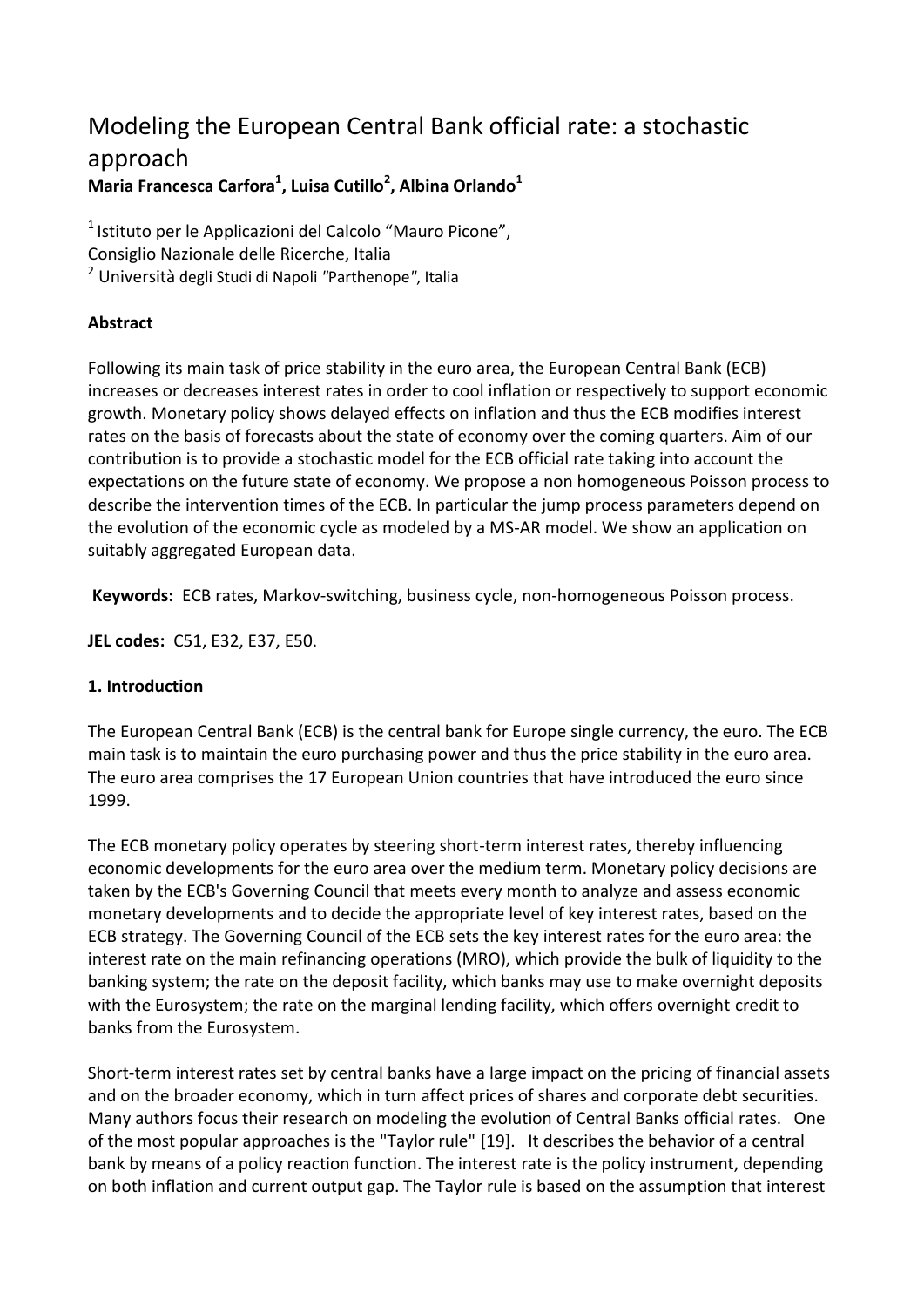rate follows a linear, continuous process and such an assumption is not in line with its discrete changes. Indeed central banks announce interest rates changes during their regular meetings and define somewhat an upper limit on possible changes during a year; usually adjustment occur in a series of small steps (25 basis points). As a consequence the interventions can be well represented by applying discrete choice models. Among the others, for the ECB rates [6], [16] and [10], whereas [7] looks at Federal Reserve's reaction function.

In line with the discrete approach, in our work we refer to [3] where they present the techniques they employ to simulate the future behavior of interest rates. Observing that any rate (regardless of its maturity) has a strong correlation with the ECB rate, they develop an original approach to the generation of future term structure scenarios considering the fluctuations of each rate with respect to the ECB official rate. To this aim they assume that the interventions of the ECB can be represented as a stochastic jump process. Some features of this process are readily apparent by looking at the evolution of the ECB official rate since January 1999: there have been about three interventions per year until today, in each intervention the rate jumps by either 25 or 50 basis points. However they do not include in the model any variable linking the ECB official rate to the evolution of macroeconomic indicators.

While ECB reacts to many factors and staff assess literally hundreds of time series of data in preparing the background material for policy meetings, empirically it looks like only a few data series are needed to capture a central bank's policy decisions [10]. In particular the ECB interventions are due to: real economic activity expected growth; money growth which is an indicator of inflation pressure; exchange rate appreciation or depreciation which influence inflation directly through import prices and indirectly by affecting competitiveness of the euro area and the demand for euro area goods; finally, to current inflation.

Following its main task, ECB increases interest rates when the economy is in an expansion phase to cool inflation and, vice versa, decreases interest rates when the economy is in a recession phase to support economic growth. Monetary policy shows its effects on inflation some time later (one year and over). On the other hand the effects on output are immediate and temporary, being the monetary policy neutral in the long run. As a consequence, monetary policy must anticipate economic cycle to be effective. That is why ECB modifies interest rates on the basis of forecasts about the state of economy over the coming quarters.

In the present paper our aim is to improve the simple jump process proposed by [3] taking into account the macroeconomic indicators that impact on ECB interventions on interest rates. We are aware that ECB interventions respond to several macroeconomic indicators (real economic activity expected growth, money growth, exchange rate appreciation or depreciation, current inflation). Nevertheless as a first step of our research we focus on the link between the ECB rates and the expectations on the growth of real economic activity. We look at this macroeconomic variable basing on the evidence that the editorials by the ECB's Governing Council contain frequent statements about development in real economic activity presumably because it has an impact on the rate of inflation with a lag [10].

We propose a stochastic model for the ECB interventions able to link the reference rates to the predicted states of the economy, that is to the forecast probability of expansion of real economic activity. We choose to describe the economic cycle via a Markov switching Auto Regressive model (MS-AR model) proposed first in Hamilton's seminal article [12] and we consider two possible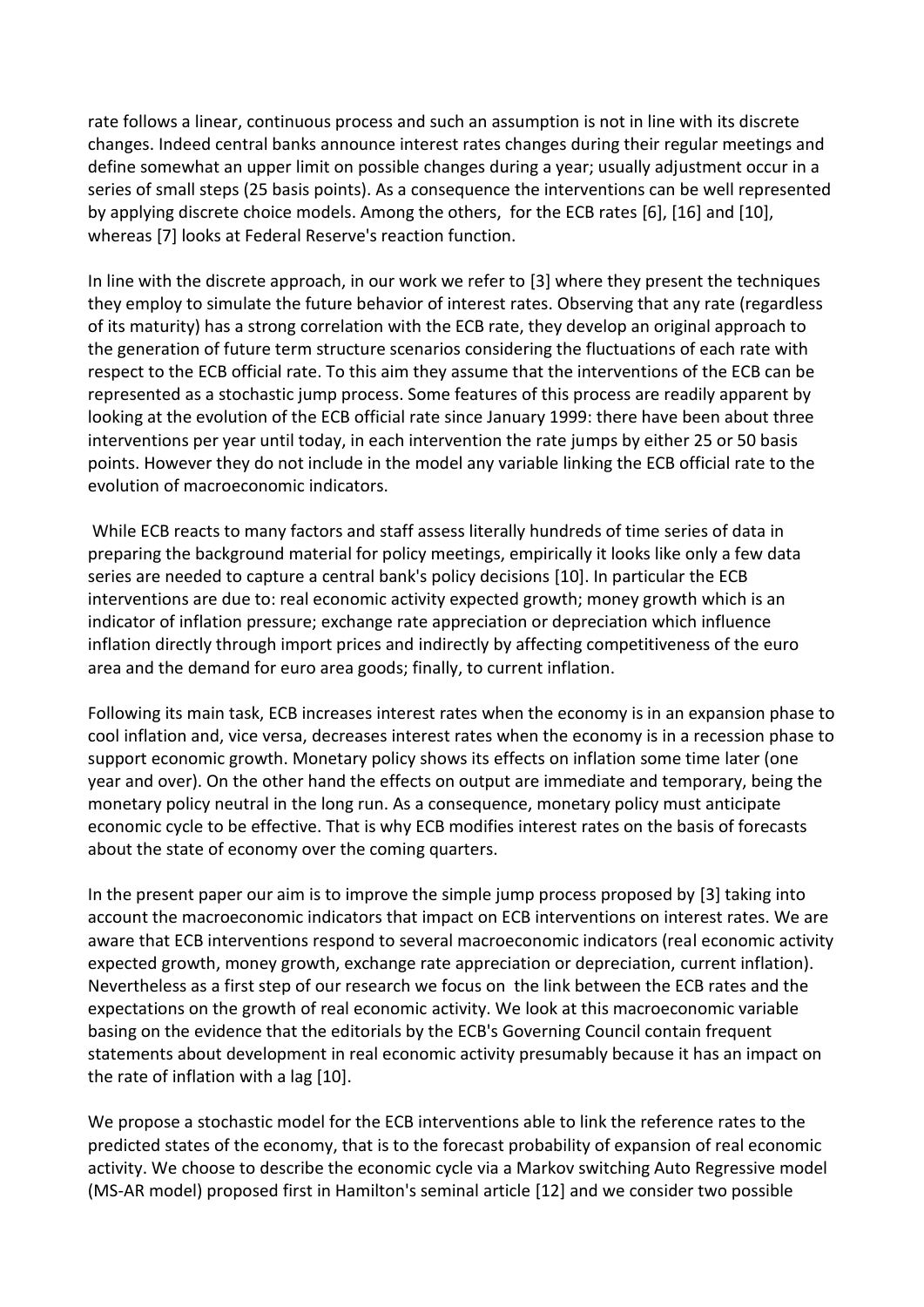states of the economy: recession and expansion. The MS autoregressive model allows us to estimate the filtered probability of being in each of the states. To link the rates dynamics to this probabilities we propose an empirical classification of economic cycle phases basing on some features of ECB's behavior in steering interest rates such as the asymmetry in the number and timing of ECB interventions between the two economic regimes.

Then we model the rates dynamics through a jump process whose parameters depend on the predicted states of the economy estimated by the proposed classification. Indeed, a non homogeneous Poisson process is often appropriate for the modeling of a series of events (in our case the ECB interventions) that occur over time in a non-stationary fashion, since its intensity function may vary with time. We assume that this intensity varies according to the real economic cycle phases, being constant as long as the economy remains in the same state. The proposed methodology is empirically validated on the time series of ECB interventions.

The paper is organized as follows. Section 2 introduces the adopted methodology, by describing in details the Markov Switching model of the business cycle, the non-homogeneous Poisson model for the ECB rates and the empirical classification rule we adopted. Section 3 briefly presents the data, while Section 4 is devoted to the description and discussion of the results. Section 5 concludes.

#### **2. The Model**

#### Modeling the Business Cycle

As first suggested by [12], we model the business cycle as a Markov switching process. Hamilton's work gave rise to a considerable number of papers that also use Markov switching models to capture regime changes in a diverse set of macroeconomic and financial time series. Indeed, many economic time series occasionally exhibit dramatic breaks in their behavior, associated with events such as financial crises or abrupt changes in government policy. In particular, many authors have successfully used Hamilton's model to characterize and explain business-cycle fluctuations. These studies were primarily motivated by a belief that recessions and expansions are distinct phases or regimes that make economic fluctuations a fundamentally asymmetric phenomenon. Because such models, yet still very tractable, allow for nonlinear dynamics and sudden changes, so matching many stylized facts about the business cycle, this approach has become an important alternative to linear, autoregressive structures. The following brief description helps us to establish the notation.

The most general form of a Markov-switching autoregressive (MS-AR) process of order *p* is given by [13, cap. 22]

$$
y_t = \mu(s_t) + A_1(s_t)y_{t-1} + \dots + A_p(s_t)y_{t-p} + \varepsilon_t.
$$
 (1)

Here *<sup>t</sup>* is a Gaussian error term conditioned on *st* :

 $\varepsilon_t | s_t \sim NID(0, \sigma(s_t))$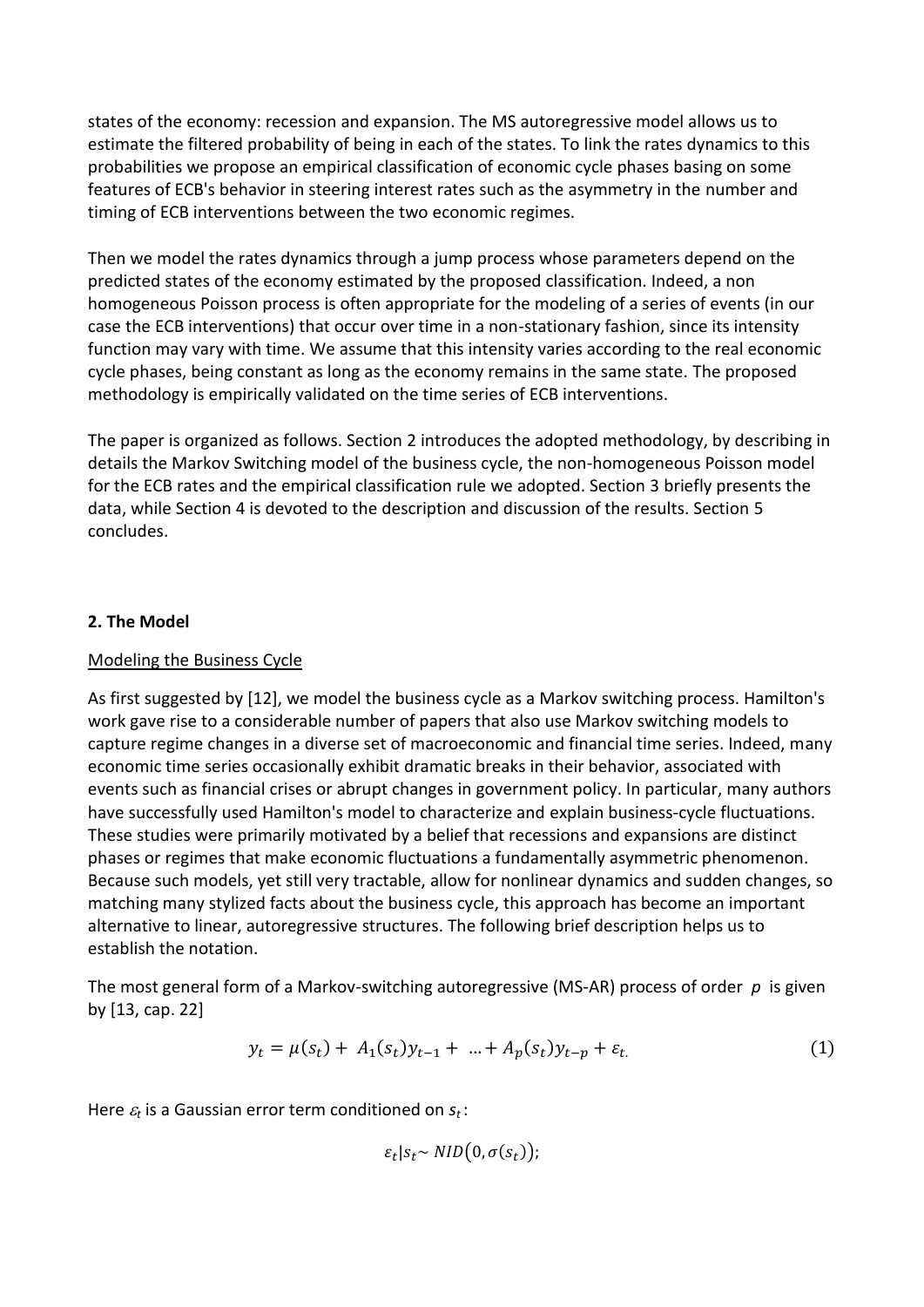while the parameter vector shift function  $\mu(s_t)$  and the autoregressive coefficients  $A_1(s_t)$ ,...  $A_p(s_t)$ describe the dependence of the time series *y* on the regime variable  $s_t \in \{1,...M\}$ , which represents the probability of being in a particular state of the world. We assume that *s<sup>t</sup>* follows an ergodic Markov chain, so that the transition probability matrix will be

$$
p_{j,k} = Prob(s_t = j | s_{t-1} = k), \qquad j, k \in \{1, ... M\}
$$
 (2)

with  $\Sigma_k p_{j,k}$  = 1 for  $j \in \{1,...M\}$ . If the process is governed by regime  $s_t = j$  at date *t*, then for  $j =$ *1,…M* the conditional density of *y<sup>t</sup>* is assumed to be given by

$$
f(y_t|s_t=j, Y_{t-1}; \theta),
$$

where  $\theta = (\mu, A_1,... A_p, \sigma)$  is the vector of parameters characterizing the conditional density and  $\ Y_t$ is a vector containing all observations obtained through date *t*.

To estimate both the parameters vector  $\theta$  and the transition probabilities  $p_{i,k}$ , Hamilton proposed a filtering algorithm to iterate through the observations while making and updating inferences about the probability of being in a given state.

The filtered probability can be understood as an optimal inference on the state variable at time *t* using only the information up to time *t*:

$$
Prob(s_t = j | Y_t), \qquad j \in \{1, \dots M\}.
$$

From this probability we obtain the forecast probability

$$
\mathcal{P}_t = Prob(s_{t+1} = j | \mathcal{Y}_t) = \sum_{i=1}^{M} p_{i,j} Prob(s_t = i | \mathcal{Y}_t), \qquad j \in \{1, \dots M\}. \tag{3}
$$

In this study, we consider a two-state model *(M = 2)*, that is, we use observations of a single variable *y<sup>t</sup>* to estimate and forecast the probability of being in one of the two given states, that we identify as Expansion and Recession.

#### Classification of business cycle phases

The MS autoregressive model described in the previous Section allows us to estimate the filtered probability of being in each of the states.

To link the rates dynamics to this probability we must take into account some additional features such as the asymmetry in the number and timing of ECB interventions between the two economic regimes.

Then we build an empirical classification rule basing on the following three assumptions:

- ECB ``upward'' interventions are limited to stable and certain expansion phases, as identified by a forecast probability of expansion above a fixed threshold  $\alpha_{\rm E}$  and very slightly oscillating;
- on the contrary, "downward" interventions are often realized not only when a certain recession is expected (forecast probability of expansion below a second fixed threshold  $\alpha_R$ ), but also in uncertain (oscillating) situations, while leaving an expansion phase;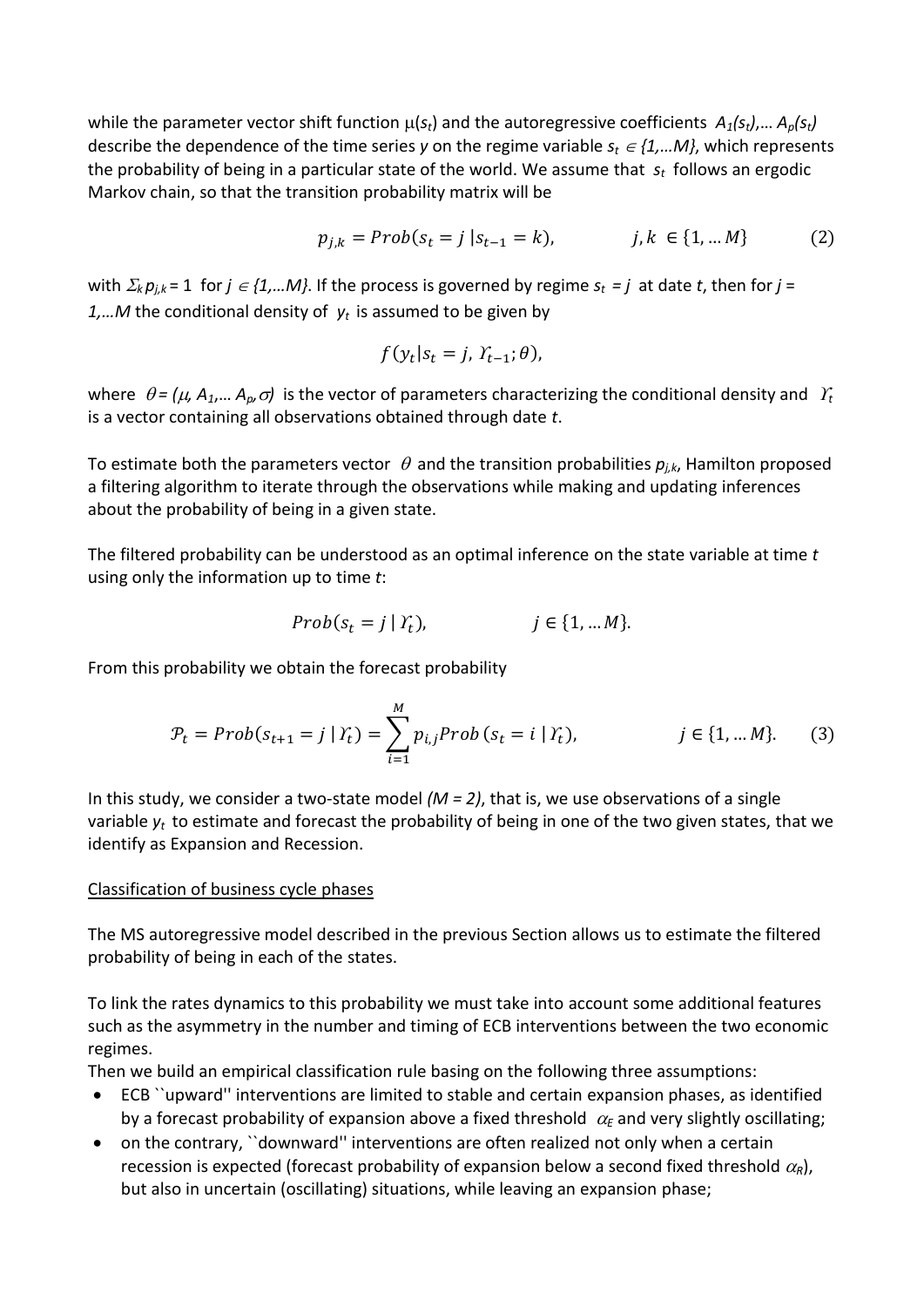moreover, when leaving a recession phase, the ECB tends to wait. In this case, counterbalancing interventions are delayed until a certain expansion state is reached.

Thus, the empirical rule we propose relies on the evaluation of the forecast probability of expansion *Pt(E)* as defined by (3) identifying the ECB intentions at time *t* as

- counterbalancing expansion when  $P_t(E) > \alpha_E$ ;
- counterbalancing recession when  $P_t(E) < \alpha_R$  or  $\alpha_R < P_t(E) < \alpha_E$  while leaving an expansion period;
- waiting when  $\alpha_R$  <  $P_t(E)$  <  $\alpha_F$  while leaving a recession period.

Application of this rule leads us to partitioning the considered time interval in non-overlapping subintervals, each of them classified as an expansion, recession or uncertainty period. Clearly, isolated single points are reclassified to agree with their neighbors classification. Results of the application of our classification rule to the probability estimated by a two states MS model using business cycle indicators data will be shown in Section 4.



FIGURE 1: Historical value of the MRO rates as fixed by ECB; stars represent ECB interventions.

#### Modeling the ECB official rate

By considering the empirical evidence of the historical observed rate (as shown in Figure 1) we note that the ECB official rate time series starts in January 1999, thus it is much shorter than any available business cycle indicators data series, and there have been about three interventions per year until today; moreover, in each intervention the rate jumps by either 25 or 50 basis points. These starting observations suggest that the ECB rate dynamics should be defined, following the approach proposed by [3], by a jump model:

$$
ECB_t = ECB_0 + \sum_{h=1}^{N_t} a_h b_h \tag{4}
$$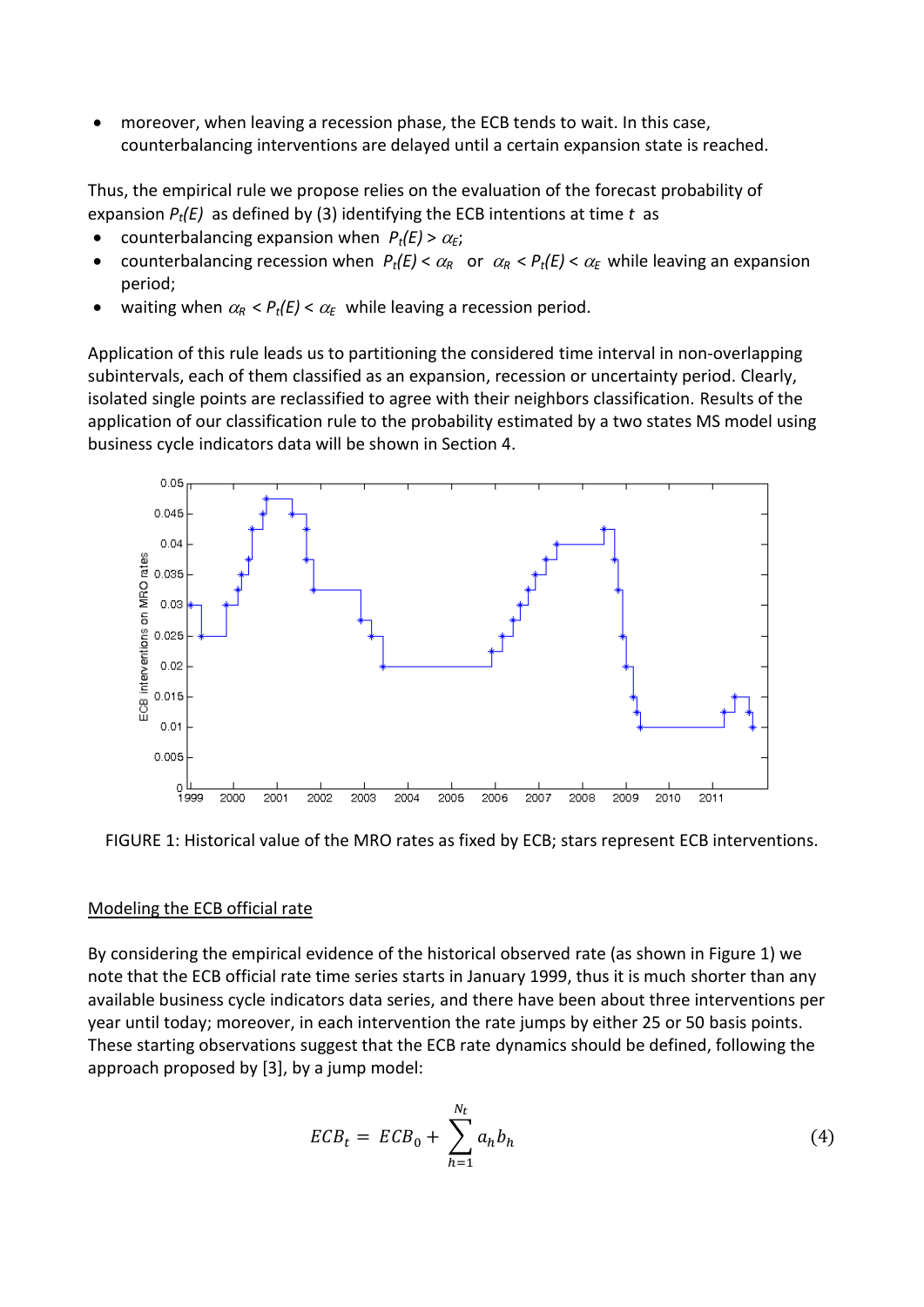where  $N_t$  represents the total number of interventions up to time *t*, while  $a_h \in \{0, 0.25, 0.50\}$  and  $b_h \in \{-1, +1\}$  are the width and the direction of the intervention *h*, respectively. In particular, we assume that the number of ECB interventions is a counting process that can be modeled as a non homogeneous Poisson process: its intensity function  $\lambda(t)$  may vary with time and the cumulative intensity function  $\Lambda(t) = \int_0^t \lambda(\tau) d\tau$  gives the expected number of events by time *t*.

Moreover, we aim at improving the simple jump model in [3] by linking the intensity function  $\lambda$  to the predicted state of the economy. To this purpose, after having partitioned the entire time interval in *m* subintervals *I1,…, Im*, each of them classified as described in the previous Subsection, we allow  $\lambda(t)$  to be piecewise constant on each subinterval. Thus, its Maximum Likelihood estimator is the average number of events that occurred on the interval *I<sup>j</sup>* , normalized to the length of that interval

$$
\hat{\lambda}(t) = \frac{n_j}{|I_j|} \qquad t \in I_j. \tag{5}
$$

As a consequence, if no events are observed on an interval, then the intensity function estimate is zero on that interval.

In a similar way, to assign a value for the parameter *b<sup>h</sup>* in (4), we look at the time *t<sup>h</sup>* of the intervention and set  $b_h$  = +1 in expansion subintervals, while  $b_h$  = -1 in recession subintervals.

Finally, to reduce the model parameters we fix *ah*=0.25; this choice is not restrictive, provided that any ECB intervention modifying rates of 50 basis points (0.50) is accordingly counted as a multiple intervention.

#### **3. The data**

Business cycles are usually measured by considering the growth rate of real gross domestic product (GDP). However GDP data are published with a lag of several quarters and are typically revised several times, occasionally by large amounts.

The Directorate General for Economic and Financial Affairs (DG ECFIN) conducts regular harmonised surveys for different sectors of the economies in the European Union (EU) and in the applicant countries. They are addressed to representatives of the industry (manufacturing), the services, retail trade and construction sectors, as well as to consumers. These surveys allow comparisons among different countries' business cycles and have become an indispensable tool for monitoring the evolution of the EU and the euro area economies, as well as monitoring developments in the applicant countries. Survey measures are typically available with very short lags and never updated. Moreover it is well known that editorials in the ECB's *Monthly Bulletin* frequently comment on business and consumer confidence and survey measures of expected output growth.

For these reasons in the following we model the business cycle by means of a survey measure as a proxy of the real GDP. Among the several proposed survey indicators (see [18] for a review and, more recently, [9, 4, 5]), we choose the Economic Sentiment Indicator(ESI) that pertains to the euro area and is based on a large survey of firms and consumers. It has a number of features that make it suitable for our analysis: it is strongly correlated with data on the real state of economy, it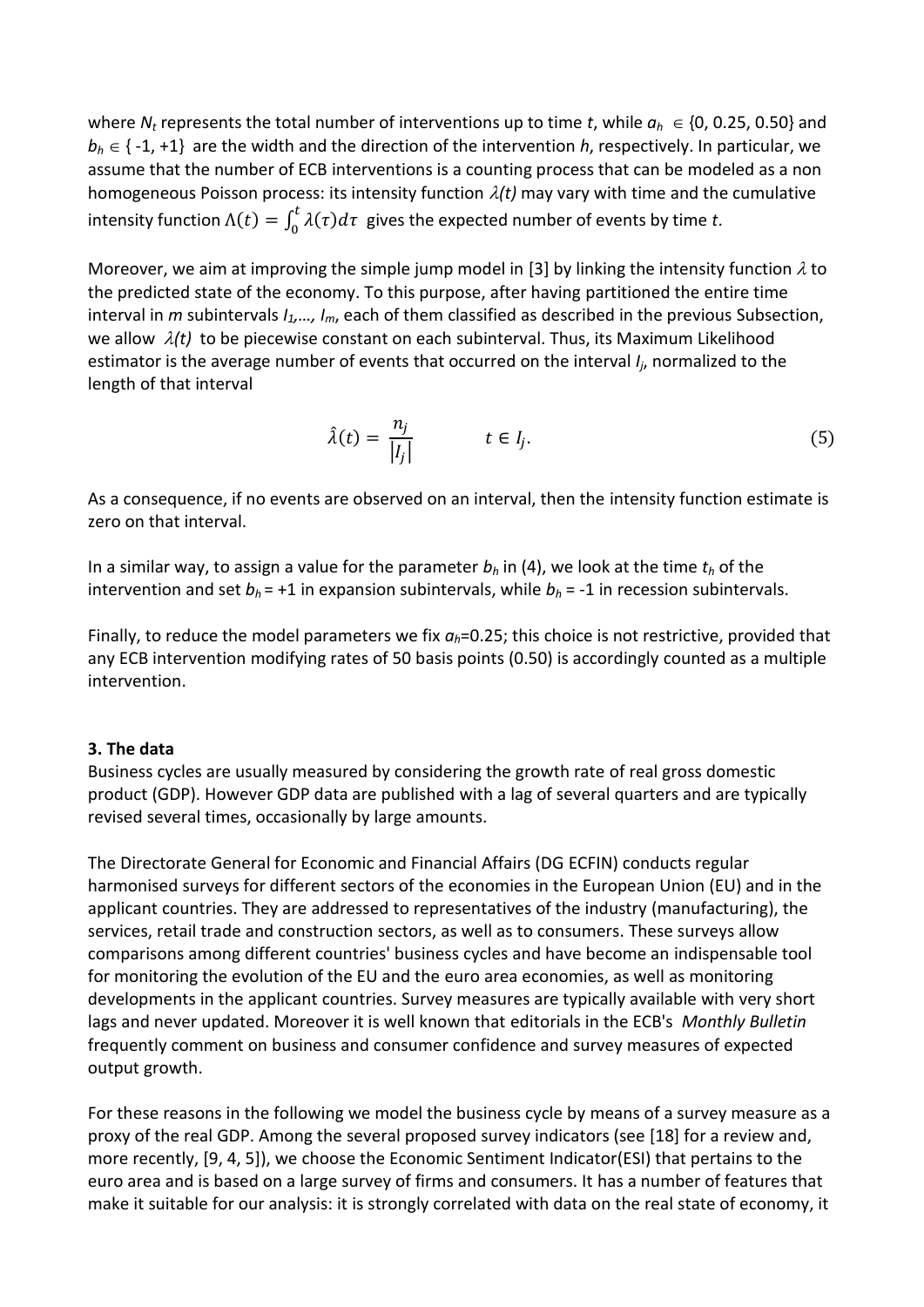is available monthly instead of quarterly as is the case for real GDP, it is available much faster than the GDP data and move in advance of the output gap picking up business cycle turning points more rapidly than real GDP does. Furthermore, according to several authors [11, 5], this indicator is much more significant in the regressions than output gaps that are traditionally used to capture the state of the economy.

ESI is a composite indicator made up of five sectorial confidence indicators with different weights: Industrial confidence indicator, Services confidence indicator, Consumer confidence indicator, Construction confidence indicator, Retail trade confidence indicator. Confidence indicators are arithmetic means of seasonally adjusted balances of answers to a selection of questions closely related to the reference variable they are supposed to track. Surveys are defined within the Joint Harmonised EU Programme of Business and Consumer Surveys. The ESI is calculated as an index with mean value 100 and standard deviation of 10 over a fixed standardized sample period. Long time series of the ESI and confidence indicators are available at the Survey database in the DG ECFIN website

http://ec.europa.eu/economy\_finance/db\_indicators/surveys/index\_en.htm.

Figure 2, where GDP growth rate and ESI rate are simultaneously plotted at monthly frequency, confirms not only the strong agreement between the two data series, and so the ability of ESI in capturing the state of the business cycle, but also the fact that ESI moves in advance, picking up business cycle turning points more rapidly than GDP growth rate.



FIGURE 2: ESI rate (blue) and GDP growth rate (red) data starting from January 1995. Monthly GDP data are obtained by linear interpolation of quarterly data.

#### **4. Results**

The data used here are a third order moving average of the monthly ESI rates from 1985:1 to 2012:2 as drawn from the EUROSTAT database. We estimated the transition matrix *pij* and the parameters  $\sigma$ ,  $A_{11}$ , ...  $A_{1p}$ ,  $A_{21}$ , ...  $A_{2p}$  of the MS-AR model (1) in the case of two regimes with order *p* ranging from 1 to 3 by means of a Matlab package [17]; we outline that for such data  $\mu_1 = \mu_2 = 0$ . The estimation results are reported in Table 1, where Regime 1 corresponds to growth, while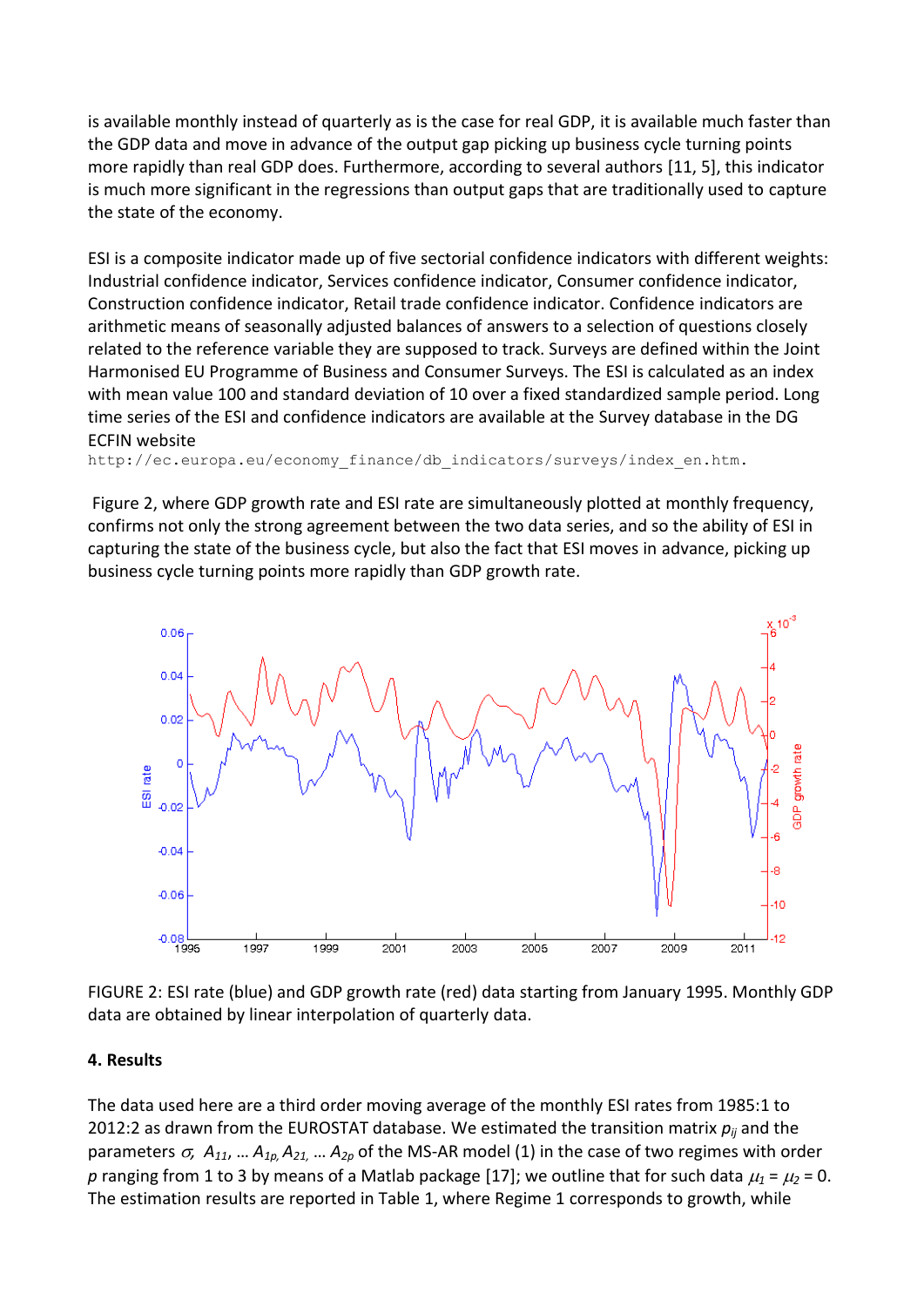Regime 2 represents recessions. It is evident from these results that all of the models for the considered orders gave us exactly the same transition matrix and just slightly different values of the parameters. Even though they are essentially equivalent in estimating the forecast probability, nevertheless we choose the model with the highest Likelihood value (*p* = 3).



FIGURE 3: Forecasted probability of being in Regime 1 and 2 as estimated by the MS-AR model with three lags in the period 1985:3 to 2012:3.



FIGURE 4: Forecasted probability of being in Regime 1 and 2 as estimated by the MS-AR model with three lags in the period 1999:1 to 2012:3; vertical lines mark the Expansion (E), Recession (R) and Uncertainty (U) subintervals as identified by the proposed classification rule.

The time paths of the forecasted probability (3) are depicted in Figure 3 for the entire time period from 1985 to 2012; the following Figure 4 presents the same probability from January 1999, when ECB started its activity in fixing rates, along with the results of the classification rule proposed in Section 2. Then, Figure 4 helps us to clarify the rationale for our classification rule: stable periods of expansion (marked with an E label) can be easily recognized in the plot; moreover, we labeled with an R not only the intervals where the forecast probability is below the recession threshold  $\alpha_{\rm R}$ ,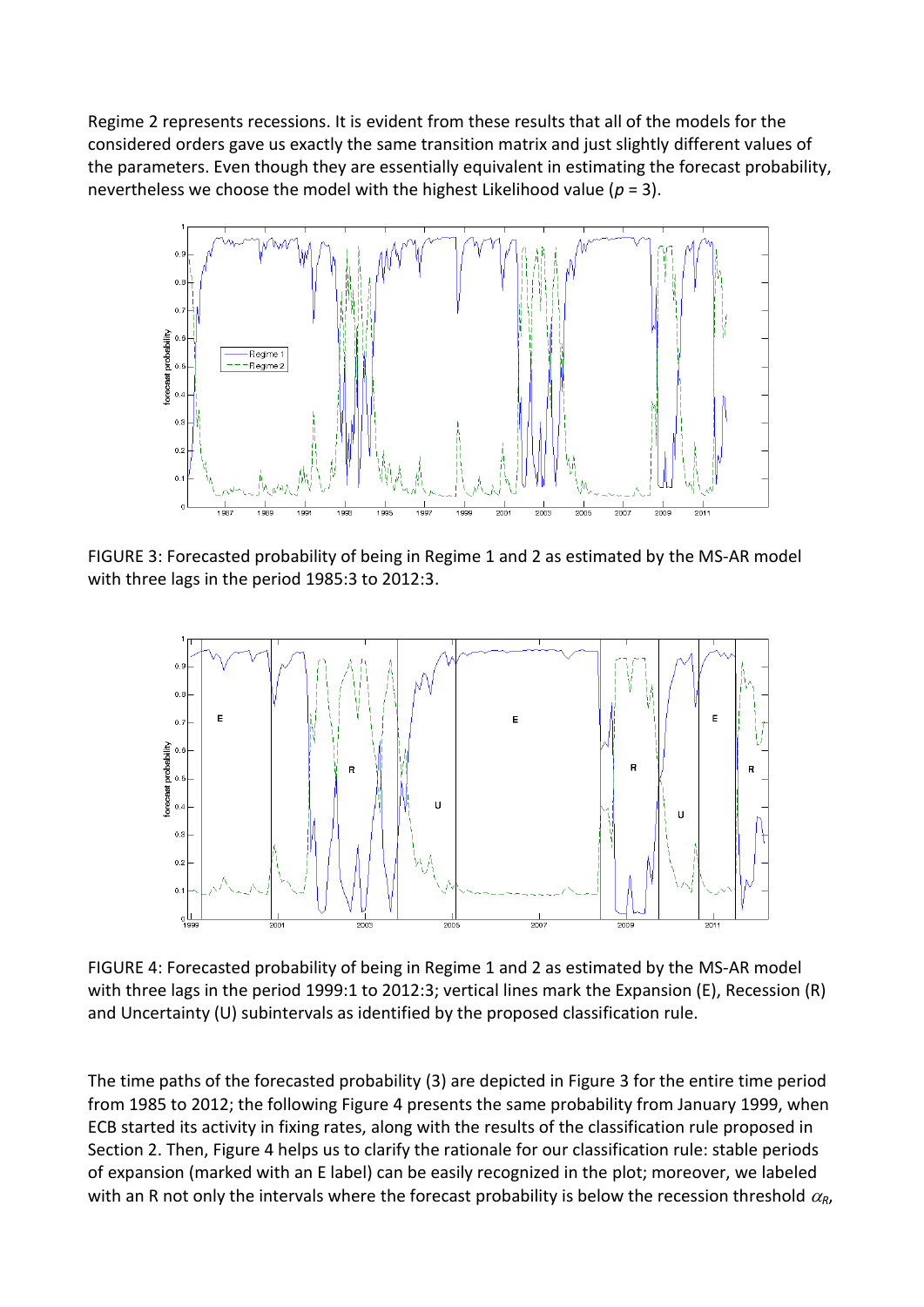but also the intervals where this probability is below the certain expansion threshold  $\alpha_{\rm E}$  and moving towards a certain recession; finally, we denoted as uncertain (U label) the intervals following a recession, when a stable expansion phase is not yet reached. As long as the choice of the parameters  $\alpha_R$ ,  $\alpha_E$  is concerned, basing on these considerations we adopted for the former the ``natural'' value 0.5, while for the latter we choose the expected value of the probability considering only the values above the recession threshold  $\alpha_R$ , obtaining  $\alpha_F = 0.9$ .

To check the robustness of this choice we repeated the classification while allowing the parameter  $\alpha_{\rm F}$  to vary in the range 0.85 - 0.95. For each repetition, to evaluate the success of our classification we considered the series of ECB interventions and counted the matches between increasing (resp. decreasing) rates interventions and the corresponding classification of that month as belonging to an expansion (resp. recession) interval. Clearly, the lowest value of the parameter ( $\alpha$ <sub>E</sub> = 0.85) leads to a minor sensitivity to the detection of uncertainty periods, so that the classification error increases in these intervals. On the other hand, the highest value ( $\alpha_{\rm E}$  = 0.95) excessively penalizes the expansion periods, leading to a minor expected number of interventions. Table 3 summarizes the classification results for any chosen  $\alpha_E$ , while Figure 5 shows the classification corresponding to  $\alpha_F$  = 0.9,  $\alpha_R$  = 0.5. In the same Figure we also report the real ECB rates to visually confirm the good classification results. Indeed, for this choice of the parameters there is only one real ECB intervention (July 2008) which is misclassified since it increases the rates while classified as belonging to a recession interval.



FIGURE 5: Classification results for the considered time period (1999 to 2012) compared with ECB decisions. Stars represent time of the real ECB interventions and corresponding value of the rates. Vertical lines mark the Expansion (E), Recession (R) and Uncertainty (U) subintervals as identified by the proposed classification rule.

Classification results are detailed in Table 2, which also reports the rates variation in each time interval and the estimated intensity function for the Poisson process modeling the ECB rates. Indeed, in each of the intervals we estimated the intensity function  $\lambda$  of the Poisson process as given by Eq. 5.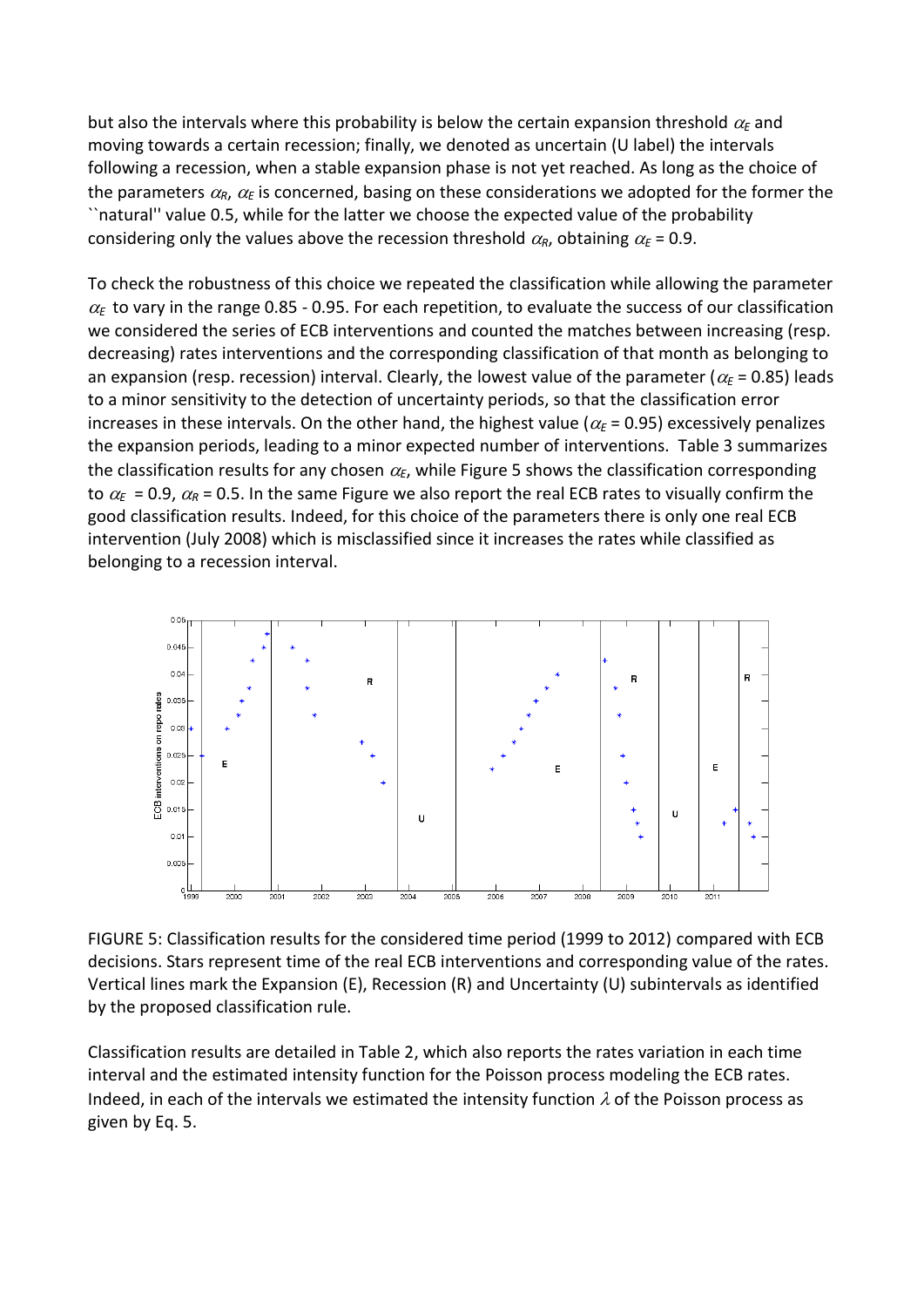Finally we validate our model for the ECB rates by simulating their dynamics with the estimated intensity functions over the entire period 1999--2011. Specifically, for each time point *t* we estimate the intensity function according to Eq. 5 in the subinterval ending at *t-1* and generate the corresponding value of the rate for time *t*. In Figure 6 we show the average rates dynamics over 5000 simulations along with an estimate of the confidence interval corresponding to the 10th and 90th percentiles. Red stars represent the real ECB interventions. Such a short period simulation confirms the good agreement between the average trend of the simulated Poisson process and the real ECB rates dynamics.



FIGURE 6: Short term simulation results for the considered time period (1999 to 2012) compared with ECB decisions. Red stars represent time of the real ECB interventions and corresponding value of the rates. The dotted line represents the average value of the ECB rates over 5000 simulations, while the dashed lines represent the 10th and 90th percentiles.

#### **5. Conclusion**

In the present paper we propose a stochastic model for the ECB interventions able to link the reference rates to the states of the economy. Basing on the empirical evidence that a jump process is suitable to describe ECB interventions, we aim at improving the simple jump model in [3] by linking the intensity function to the predicted state of the economy. The first step is to model the economic cycle. We choose a two-state MS-AR model and develop an empirical classification algorithm of the business cycle phases, basing on the ECB's interventions since 1999. The empirical rule relies on the evaluation of the forecast probability of expansion as estimated by the two-state MS model and on the comparison of this probability with a fixed threshold. Application of the classification rule leads us to partitioning the considered time interval in nonoverlapping subintervals. Referring to ECB interventions each interval is than classified as an expansion, recession or uncertainty period. We define the rates dynamics through a stochastic jump process whose parameters depend on the predicted states of the economy as defined by our classification rule. The overall proposed methodology is empirically validated on the series of the ECB interventions. Our work shows that an MS model (using ESI as the only explanatory variable) and a classification rule relying on such a model is completely coherent with the ECB choices in fixing the interest rates, allowing us to model the time series of ECB interventions.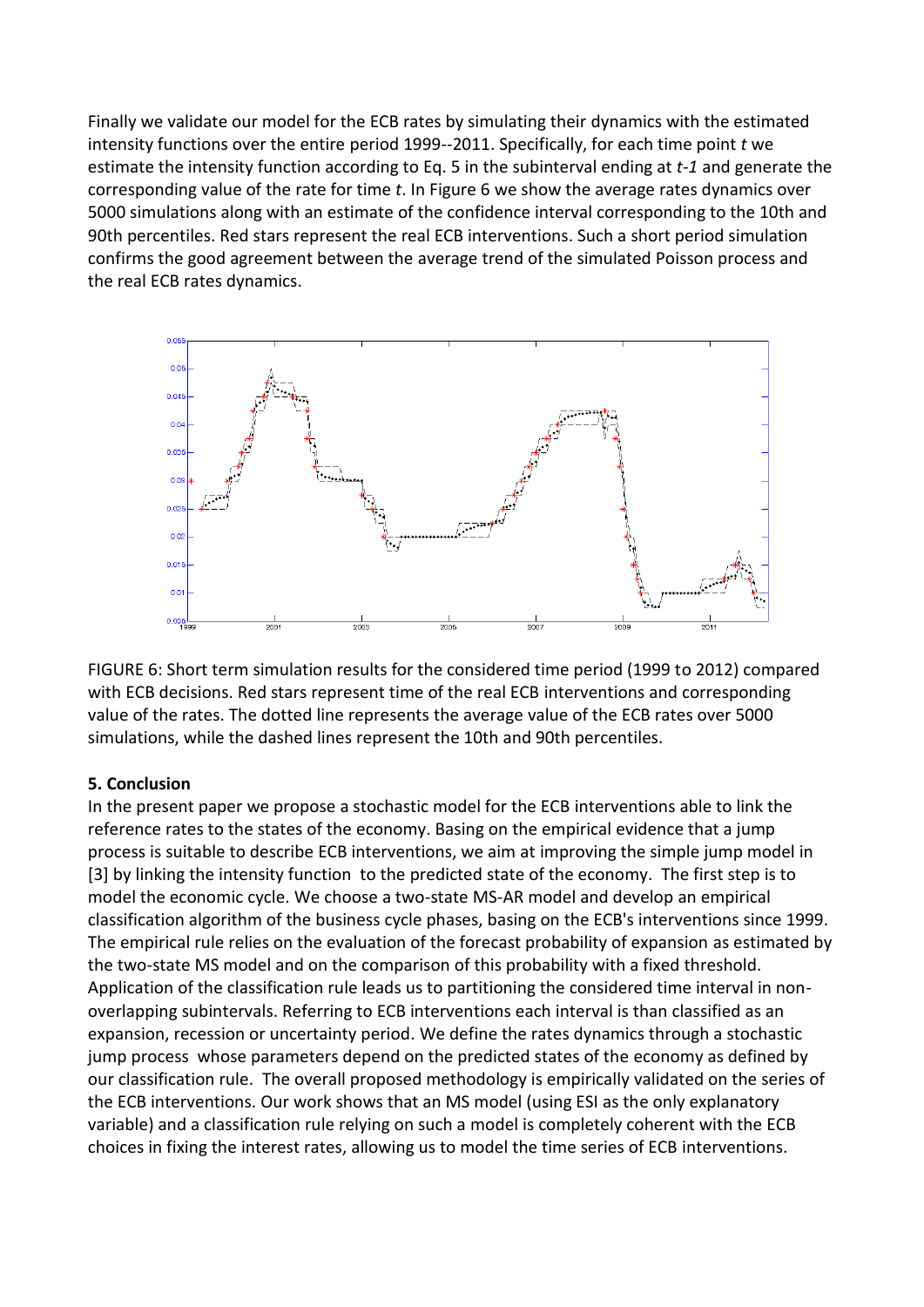We are aware that ECB interventions respond not only to real economic activity expected growth but also to other macroeconomic indicators of the business cycle evolution. Indeed future investigation related to our work should consider other recently proposed survey indicators of the economic variables [4, 9] and generalize our univariate model by considering the joint effect of several relevant indicators of the Business Cycle, hence modeling the business cycle via a multivariate model (MS-VAR). Another proper improvement of our contribution should be the extension of the ECB rate jump model to a full doubly stochastic Poisson process where the intensity is assumed to be a generic function of time. Finally, providing that many contributions in the economic literature [2, 8] give theoretical and empirical evidence that the term structure of interest rates is a leading indicator of the business cycle, we intend to explore the use of our model to link the economic cycle to the term structure of interest rates via official ECB rate.

## **References**

[1] Artis M, Krolzig HM and Toro J (2004). The European business cycle. Oxf Econ Pap 56(1): 1-44. [2] Atta-Mensah J and Tkacz G (2001). Predicting recessions and booms using financial variables. Canadian Business Economics 8(3): 30-36.

[3] Bernaschi M, Briani M, Papi M and Vergni D (2007). Scenario-Generation Methods for an Optimal Public Debt Strategy. Quantitative Finance 7(2): 217-229.

[4] Camacho M and Perez-Quiros G (2008). Introducing the EURO-STING: Short Term INdicator of Euro Area Growth. Banco de España Working Papers 0807, Banco de España.

[5] Camacho M and Garcia-Serrador A (2011). The Euro-Sting revisited: PMI versus ESI to obtain euro area GDP forecasts. Working Papers 1120, BBVA Bank, Economic Research Department. [6] Carstensen K (2006) Estimating the ECB policy reaction function. German Economic Review 7(1): 1-32.

[7] Choi W G (1999) Estimating the disount rate policy reaction function of the monetary authority. Journal of Applied Econometrics 14(4): 379-401.

[8] Clinton K (1995). The term structure of interest rates as a leading indicator of economic activity: a technical note. Bank of Canada Review: 23-40.

[9] Frale C, Marcellino M, Mazzi GL and Proietti T (2011). EUROMIND: a monthly indicator of the euro area economic conditions. J R Statist Soc A 174(2): 439i¿1/2470.

[10] Gerlach S (2007). Interest rate setting by the ECB, 1999-2006: Words and deeds. Int J Central Banking 3: 1-45.

[11] Gerlach S (2008). Forecasting ECB's interest rate decisions: A background note.

http://www.stefangerlach.com/No 3 Reaction function(Background)Rev.pdf. Accessed 30 July 2012.

[12] Hamilton JD (1989). A new approach to the economic analysis of nonstationary time series and the business cycle. Econometrica 57: 357-384.

[13] Hamilton JD (1994). Time series analysis, Princeton, NJ: Princeton University Press.

[14] Kim CJ and Nelson CR (1999). State-Space Models with Regime Switching. MIT Press.

[15] Krolzig HM (2000). Predicting Markov-Switching Vector Autoregressive Processes. University of Oxford Economics Working Papers.

[16] Michaelis M (2012) Empirical Analysis of the ECB's Monetary Policy. Work in progress.

[17] Perlin M (2010). MS-Regress - The MATLAB Package for Markov Regime Switching Models. http://dx.doi.org/10.2139/ssrn.1714016. Accessed 30 July 2012.

[18] Rua A (2002). Composite Indicators for the Euro Area Economic Activity. Banco de Portugal Economic Bulletin, September 2002.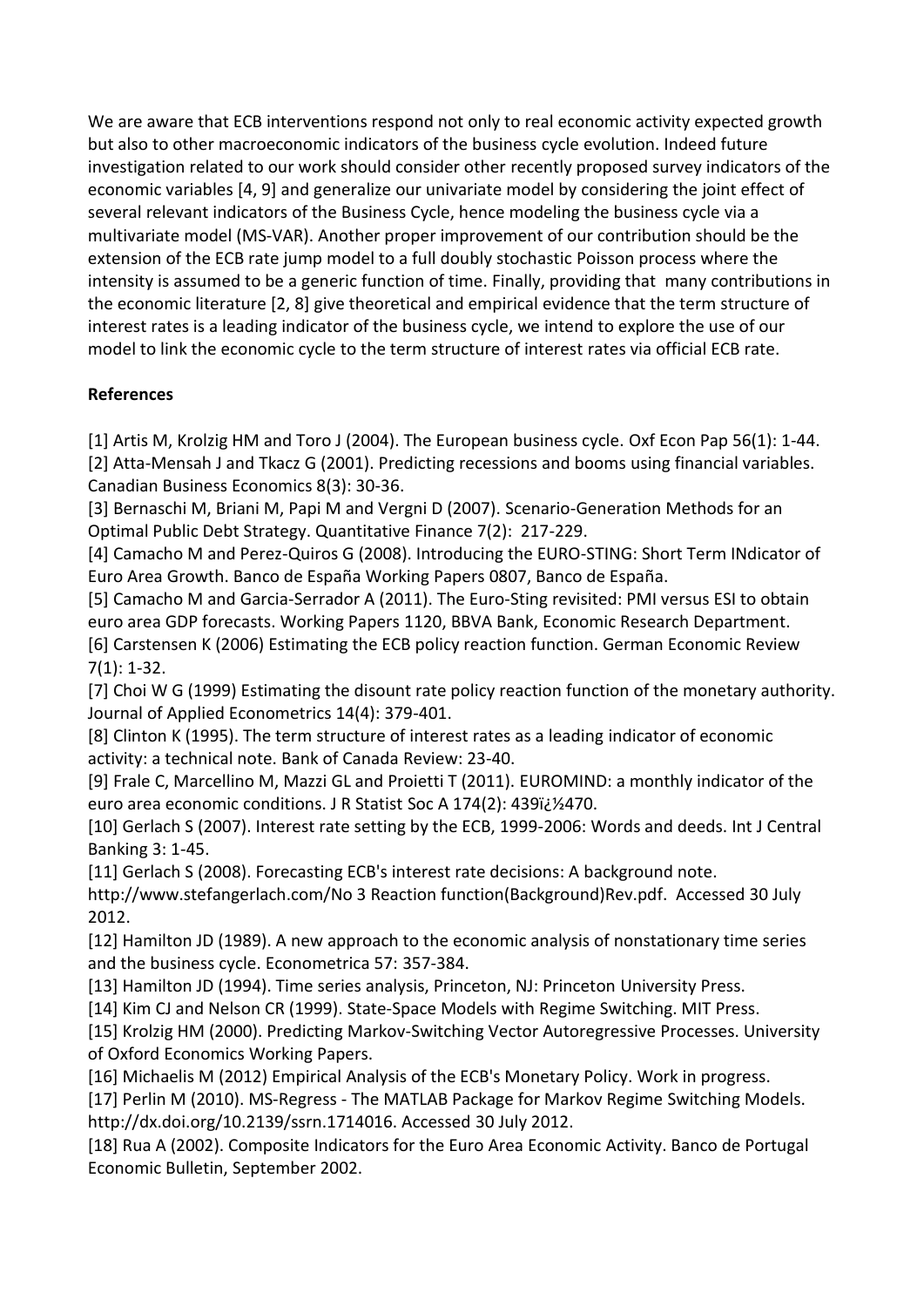[19] Taylor J B (1993). Discretion versus policy rules in practice. Carnagie-Rochester conference series on public policy 39: 195-214.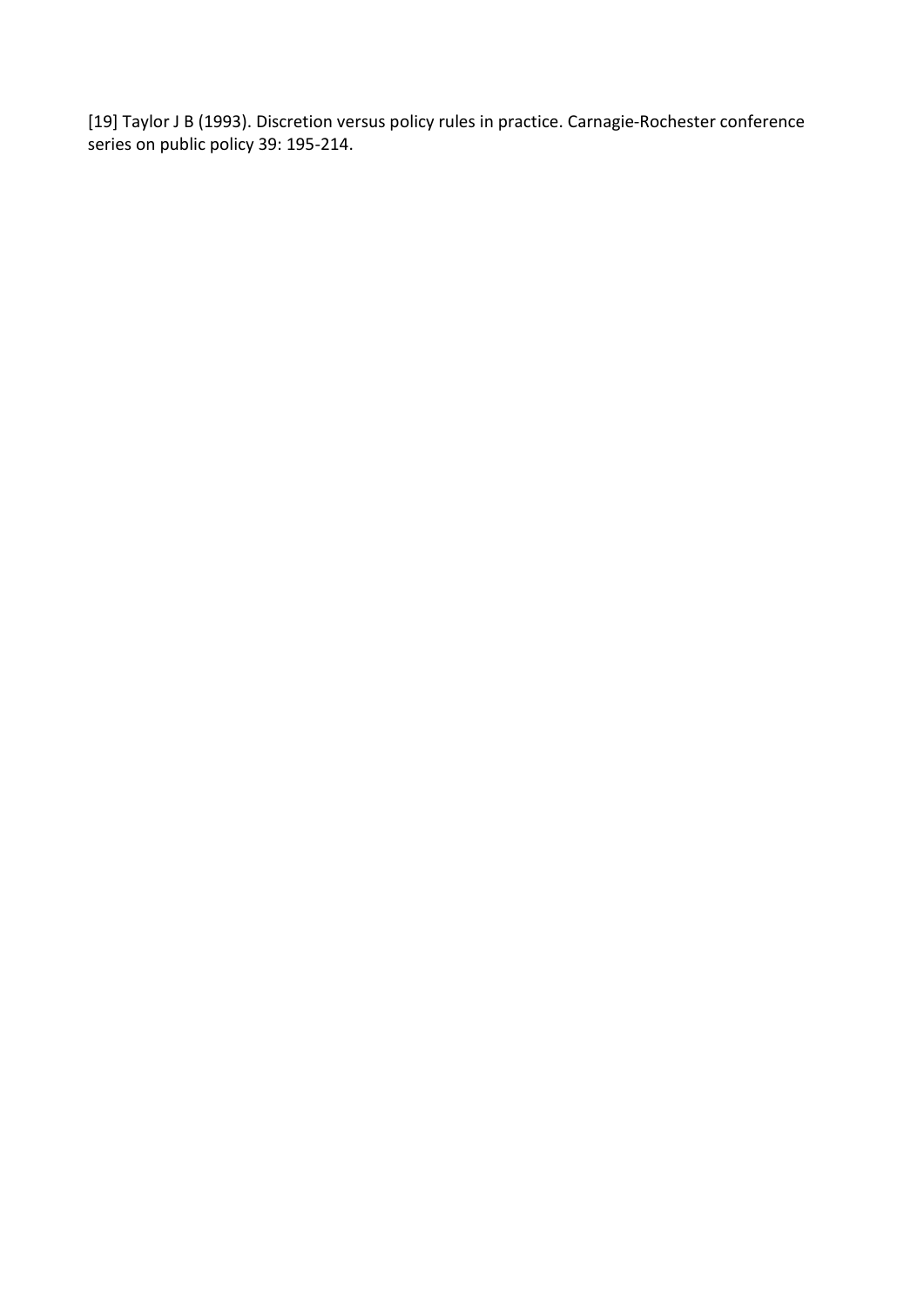|                               |                      | $p = 1$ |         | $p = 2$ |         |         | $p = 3$ |                    |                  |                    |
|-------------------------------|----------------------|---------|---------|---------|---------|---------|---------|--------------------|------------------|--------------------|
| Regime<br>$\overline{1}$      | $A_{11}$             | 0.89    | (0.03)  | [0.00]  | 1.01    | (0.07)  | [0.00]  | 1.01               | (0.07)           | [0.00]             |
|                               | $A_{12}$<br>$A_{13}$ |         |         |         | $-0.13$ | (0.07)  | [0.05]  | $-0.10$<br>$-0.04$ | (0.09)<br>(0.06) | [0.32]<br>[0.54]   |
|                               | $\sigma^* 10^{-4}$   | 0.2     | (0.0)   | [0.00]  | 0.2     | (0.0)   | [0.00]  | 0.2                | (0.0)            | [0.00]             |
| Expected duration<br>(months) |                      |         | 50.1    |         |         | 48.2    |         |                    | 47.5             |                    |
| Regime<br>$\overline{2}$      | $A_{21}$             | 0.92    | (0.05)  | [0.00]  | 1.32    | (0.09)  | [0.00]  | 1.21               | (0.11)           | [0.00]             |
|                               | $A_{22}$<br>$A_{23}$ |         |         |         | $-0.46$ | (0.11)  | [0.00]  | $-0.13$<br>$-0.26$ | (0.21)<br>(0.15) | $[0.55]$<br>[0.08] |
|                               | $\sigma^* 10^{-4}$   | 1.0     | (0.2)   | [0.00]  | 0.8     | (0.2)   | [0.00]  | 0.7                | (0.2)            | [0.00]             |
| Expected duration<br>(months) |                      |         | 14.8    |         |         | 14.8    |         |                    | 14.5             |                    |
| LogLikelihood                 |                      |         | 1244.22 |         |         | 1254.96 |         |                    | 1257.59          |                    |
|                               | $p_{11}$             | 0.98    | (0.06)  | [0.00]  | 0.98    | (0.06)  | [0.00]  | 0.98               | (0.06)           | [0.00]             |
|                               | $p_{12}$             | 0.07    | (0.05)  | [0.18]  | 0.07    | (0.05)  | [0.20]  | 0.07               | (0.05)           | [0.20]             |
|                               | $p_{21}$             | 0.02    | (0.02)  | [0.22]  | 0.02    | (0.02)  | [0.23]  | 0.02               | (0.02)           | [0.25]             |
|                               | $p_{22}$             | 0.93    | (0.11)  | [0.00]  | 0.93    | (0.11)  | [0.00]  | 0.93               | (0.11)           | [0.00]             |

Table 1: Estimation results for the MS-AR models with 1,2,3 lags. For each coefficient, standard values are reported in parenthesis, ( ) and p-values in brackets,[ ].